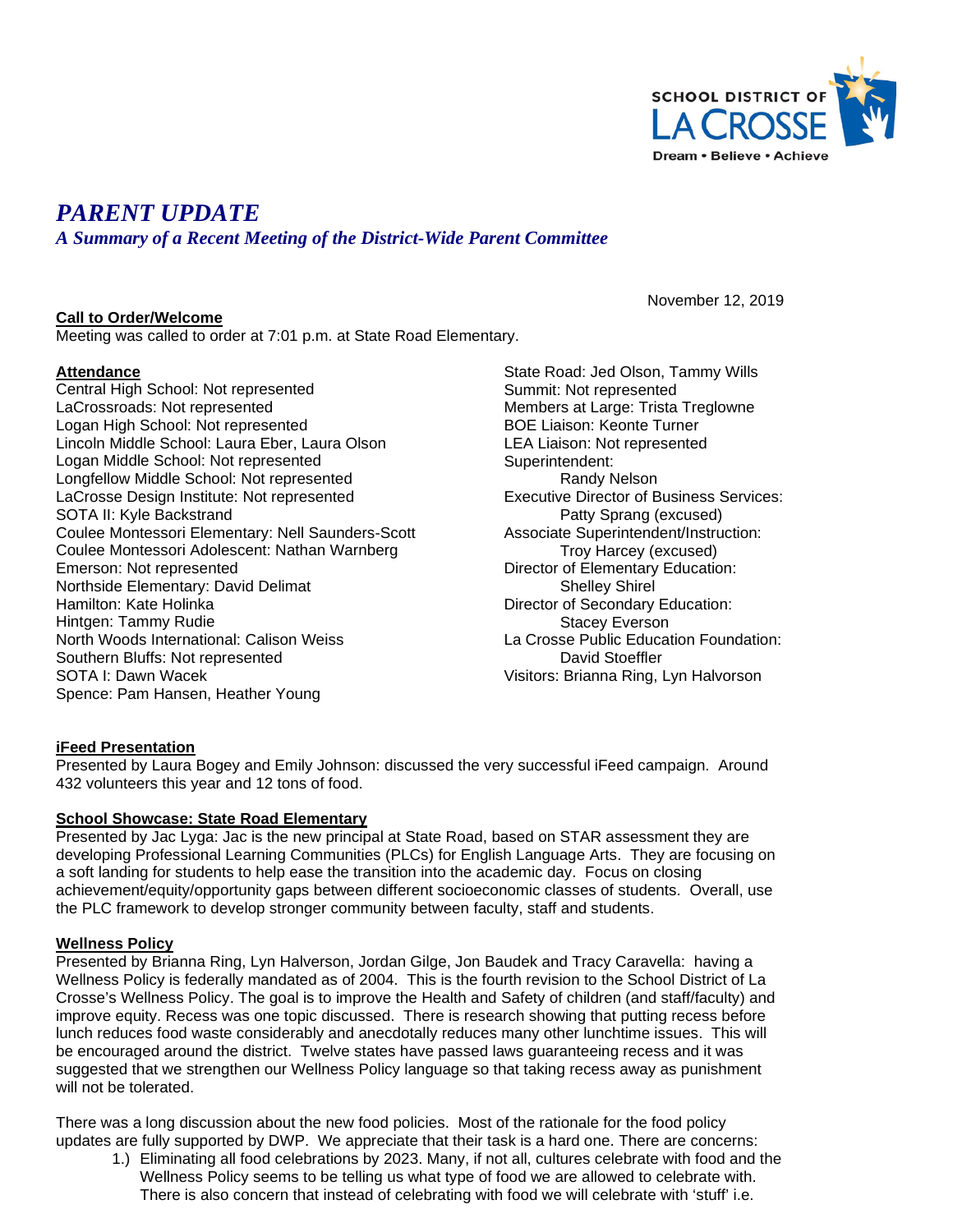plastic toys and trinkets that are not good for the long-term health of the environment and thus our children.

- 2.) There seems to be an attempt to make sugar public enemy number 1. We realize that there are health concerns associated with too much sugar in a diet but an all out ban could have the opposite of the intended effect. It seems like maybe we are avoiding having the really hard conversations with students and doing the hard work that comes with teaching responsibility about health and wellness (which is a lifelong, consistent messaging process) and instead taking the easy road and banning sweets all out.
- 3.) No home made food brought to school to share during schools hours. This can affect fundraisers and thoughtful, loving things that many PTO members do for faculty and staff. For example, during teacher conferences Coulee Montessori and NorthSide have potluck for all the teachers. Other PTOs give homemade cookies and treats to teachers around the holiday season.

To be clear, there are arguments in favor of each of these policy decisions and many of them make sense. We need to decide how to balance the health, safety and equity of our students and the reality that food and the food-making process give many opportunities for our schools and communities to come together in very positive ways. We appreciate the time and effort that the Wellness team put into this process.

## **La Crosse Public Education Foundation**

Presented by David Stoeffler: mentioned the new podcast series and that there are two new endowment funds thanks to Dr. Tom Thompson and Randy Nelson.

### **Superintendent Update**

Presented by Randy Nelson: 2 hour delays are going to try and be avoided as they are logistically challenging. School board member applications are due in December. There is a superintendent search in progress and Randy Nelson is retiring. We thanked him, here, for his service and will certainly thank him on many more occasions.

Middle/High school update: Xello is a 6-12 grade software program used to help students plan for their future, we are trying to find a way to measure students belonging and safety and make more connections between the classroom and the real world.

Elementary update: Walk to school events have been successful, parenting place programs for parents are starting to be hosted by the district, look for the HPL newsletter.

## **Joys/Concerns**

State Road is doing a three hour, free event with food and drinks provided at Pla-Mor Lanes to encourage and build community.

SOTA switched from chips to equal exchange and raised \$2000.

#### **Future Agenda Items**

- Five Year School Improvement Planning (each meeting)
- Legislative Update (Begin in January)
- Equity (October-May agendas)
- Board Linkage (April agenda)
- Trauma-Informed (Resilience)
- YRBS Results
- **Addressing Disruptive Behaviors**
- Sports/Extra-Curricular Participation
- Professional Development of Teachers
- **Culturally Responsive Practices**
- **Sustainability Practices**
- **Wellness Policy**
- Student Code
- Curriculum and Instruction Updates (elementary, middle, and secondary)
- **School Safety** 
	- **Grant, New Systems**
	- High Schools (backpacks, etc.)
- PTO Best Practices/Fundraising
- One-to-One Devices